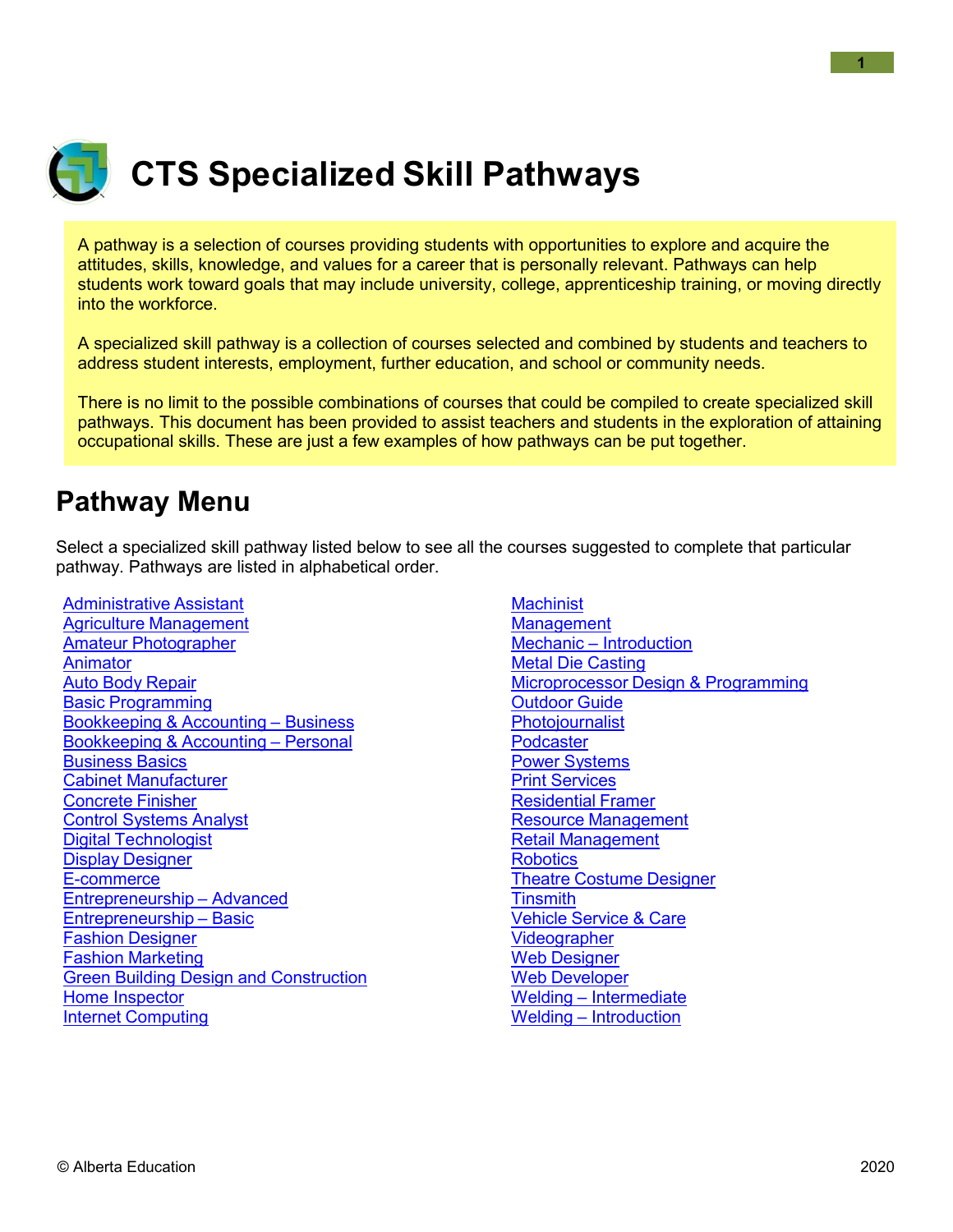## **Specialized Skill Pathways Descriptions**

#### Administrative Assistant

| INF1030: Word Processing 1          | MAM2050: Office Systems 1           |
|-------------------------------------|-------------------------------------|
| INF1060: Spreadsheet 1              | MAM2055: Office Administration      |
| INF2050: Word Processing 2          | MAM2060: Communication Strategies 2 |
| INF2080: Spreadsheet 2              | MAM2065: Professional Communication |
| INF2090: Correspondence             | MAM2080: Records Management 1       |
| INF2100: Reports                    | MAM3070: Office Systems 2           |
| INF3060: Word Processing 3          | MAM3080: Communication Strategies 3 |
| MAM1030: Communication Strategies 1 | MAM3090: Records Management 2       |

<span id="page-1-1"></span>[Return\\_to\\_Top](#page-0-0)

#### Agriculture Management

ENS1020: Fostering Stewardship ENS1030: Consumerism ENS1110: Natural Resources ENS1115: Resource Management ENS2030: Ecological Economics ENS2140: By-product Management ENS3030: The Green Economy FIN1015: Accounting Prep FIN1020: Accounting Cycle 1 FIN1030: Accounting Cycle 2 FIN2020: Retail Accounting 1

FIN2030: Retail Accounting 2 FIN3040: Financial Statements FIN3050: Small Business Taxation FIN3060: Financial Analysis FIN3070: Financial Planning INF3080: Project Management Tools MAM1010: Marketing & Management MAM1050: Agriculture Consumer Products & Services MAM2010: Managing for Quality MAM2040: Retail Operations MAM3130: Agriculture Marketing

<span id="page-1-2"></span>[Return\\_to\\_Top](#page-0-0)

#### Amateur Photographer

COM1005: Visual Composition COM1205: Photography – Introduction COM1215: Photography – Exposure

COM2205: Photography – Composition COM3245: Photography – Outdoor

#### <span id="page-1-3"></span>[Return\\_to\\_Top](#page-0-0)

### Animator

COM1005: Visual Composition COM1015: Media COM1145: Animation 1

COM2145: Animation 2 COM3145: Animation 3

[Return\\_to\\_Top](#page-0-0)

#### <span id="page-1-4"></span>Auto Body Repair

<span id="page-1-5"></span>MEC1160: Structures & Materials MEC1170: Metal Forming & Finishing MEC1190: Surface Preparation 1 MEC2170: Metal Repair & Finishing MEC2190: Surface Preparation 2 MEC2200: Refinishing 1 MEC2210: Touch-up & Finishing MEC2220: Interior Repairs

MEC3160: Body Repair Estimation MEC3170: Damage Analysis MEC3180: Damage Repair 1 MEC3190: Damage Repair 2 MEC3200: Refinishing 2 MEC3210: Plastic & Fibreglass MEC3230: Refinishing 3

<span id="page-1-0"></span>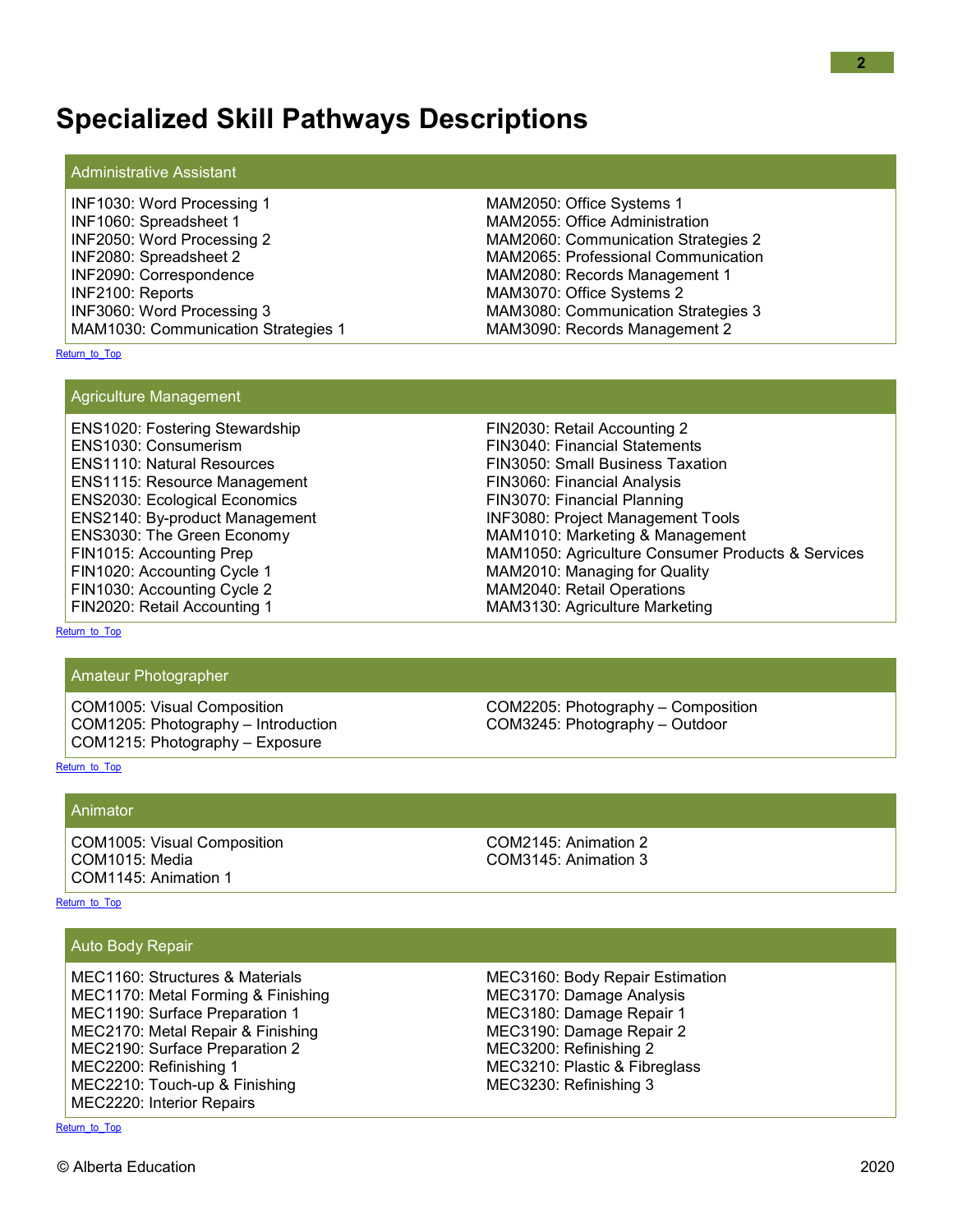Basic Programming

CSE1010: Computer Science 1 CSE1110: Structured Programming 1 CSE1120: Structured Programming 2 CSE2010: Computer Science 2 CSE2110: Procedural Programming 1 CSE2120: Data Structures 1

CSE2130: Files & File Structures 1 CSE2140: Second Language Programming 1 CSE3010: Computer Science 3 CSE3120: Object-oriented Programming 1 CSE3130: Object-oriented Programming 2 CSE3140: Second Language Programming 2

#### <span id="page-2-0"></span>[Return\\_to\\_Top](#page-0-0)

#### Bookkeeping & Accounting – Business

FIN1015: Accounting Prep FIN1020: Accounting Cycle 1 FIN1030: Accounting Cycle 2 FIN2020: Retail Accounting 1 FIN2030: Retail Accounting 2 FIN2040: Accounting Software FIN2070: Payroll Accounting

FIN3010: Advanced Accounting FIN3020: Management Accounting FIN3030: Capital Accounting FIN3040: Financial Statements FIN3060: Financial Analysis FIN3070: Financial Planning MAM2080: Records Management 1

<span id="page-2-1"></span>[Return\\_to\\_Top](#page-0-0)

#### Bookkeeping & Accounting – Personal

FIN1010: Personal Financial Information FIN2060: Personal Taxation FIN3080: Personal Investment Planning 1 FIN3090: Personal Investment Planning 2 INF1050: Database 1 INF1060: Spreadsheet 1 INF2080: Spreadsheet 2

#### [Return\\_to\\_Top](#page-0-0)

#### <span id="page-2-2"></span>Business Basics

FIN1015: Accounting Prep FIN1020: Accounting Cycle 1 FIN1030: Accounting Cycle 2 FIN2020: Retail Accounting 1 FIN2030: Retail Accounting 2 FIN3050: Small Business Taxation MAM1010: Marketing & Management MAM1020: Quality Customer Service

MAM2010: Managing for Quality MAM2040: Retail Operations MAM2050: Office Systems 1 MAM2080: Records Management 1 MAM2090: Promotion – Print Advertising MAM3040: Promotion – Sales Techniques MAM3090: Records Management 2

CON2190: Manufacturing Systems CON2200: Product Development

CON3190: Production Planning CON3200: Production Management

CON3160: Cabinetmaking – Cabinets & Countertops CON3170: Cabinetmaking – Layout & Installation

#### <span id="page-2-3"></span>[Return\\_to\\_Top](#page-0-0)

#### Cabinet Manufacturer

<span id="page-2-4"></span>CON1010: Construction Tools & Materials CON1120: Product Management CON1130: Solid Stock Construction CON2130: Furniture – Box Construction CON2160: Cabinetmaking – Web & Face Frame CON2170: Cabinetmaking – Door & Drawer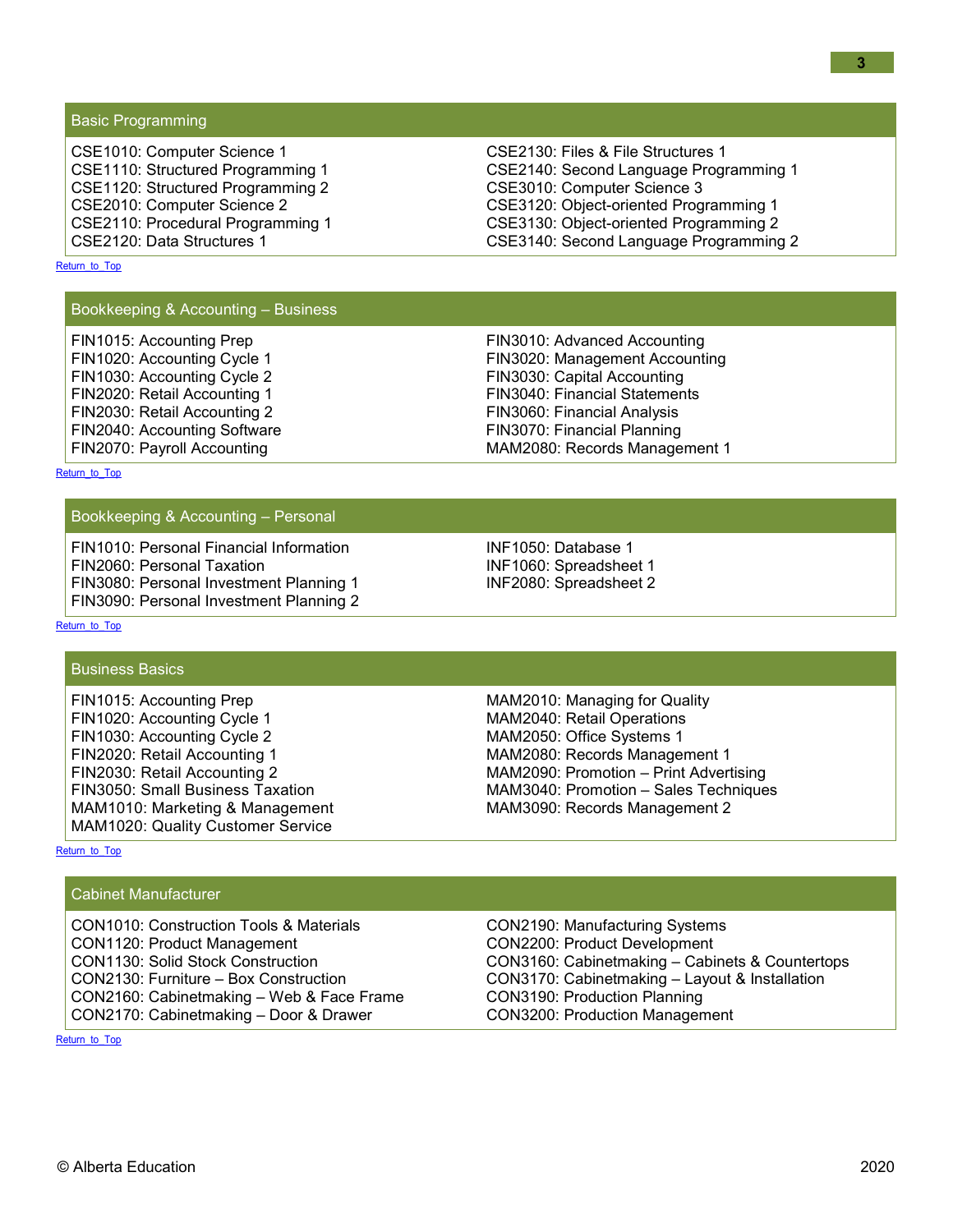Concrete Finisher

CON1010: Construction Tools & Materials CON1070: Building Construction CON1120: Product Management CON1160: Manufactured Materials CON2010: Site Preparation

CON2020: Concrete Forming CON2030: Alternative Foundations CON3010: Concrete – Structures & Finishes CON3020: Masonry Work – Structures & Finishes

#### <span id="page-3-0"></span>[Return\\_to\\_Top](#page-0-0)

Control Systems Analyst

ELT1010: Electro-assembly 1 ELT1080: Control Systems 1 ELT1110: Security Systems 1 ELT2080: Control Systems 2 ELT2110: Security Systems 2

<span id="page-3-1"></span>[Return\\_to\\_Top](#page-0-0)

Digital Technologist

ELT1010: Electro-assembly 1 ELT2010: Electro-assembly 2 ELT2020: Electrical Servicing ELT3020: Electronic Servicing MAM1020: Quality Customer Service MAM2040: Retail Operations MAM3060: Setting Up a Retail Store

NET1010: Digital Technology 1 NET2010: Digital Technology 2 NET2020: Workstation Technology & Operations NET2080: Laptops & Peripherals NET3010: Digital Technology 3 NET3020: Digital Applications NET3030: Microprocessors NET3040: Microprocessor Interface

[Return\\_to\\_Top](#page-0-0)

#### <span id="page-3-2"></span>Display Designer

FAS1010: Fashion Dynamics FAS1020: Textiles & Their Care FAS2140: Fashion Merchandising FAS3140: Fashion Retailing MAM1010: Marketing & Management MAM1020: Quality Customer Service MAM1030: Communication Strategies 1 MAM1040: E-commerce 1

MAM2030: Visual Merchandising MAM2040: Retail Operations MAM2090: Promotion – Print Advertising MAM3010: The Business Organization MAM3030: Business in the Global Marketplace MAM3040: Promotion – Sales Techniques MAM3060: Setting Up a Retail Store

#### <span id="page-3-3"></span>[Return\\_to\\_Top](#page-0-0)

#### E-commerce

<span id="page-3-4"></span>COM1005: Visual Composition COM1055: Web Design 1 COM2055: Web Design 2 MAM1010: Marketing & Management MAM1020: Quality Customer Service MAM1030: Communication Strategies 1 MAM1040: E-commerce 1 MAM2010: Managing for Quality

MAM2060: Communication Strategies 2 MAM2080: Records Management 1 MAM2090: Promotion – Print Advertising MAM2110: E-commerce 2 MAM3050: Distributing Goods & Services MAM3120: E-commerce 3 NET2110: Telecommunications 1 NET3110: Telecommunications 2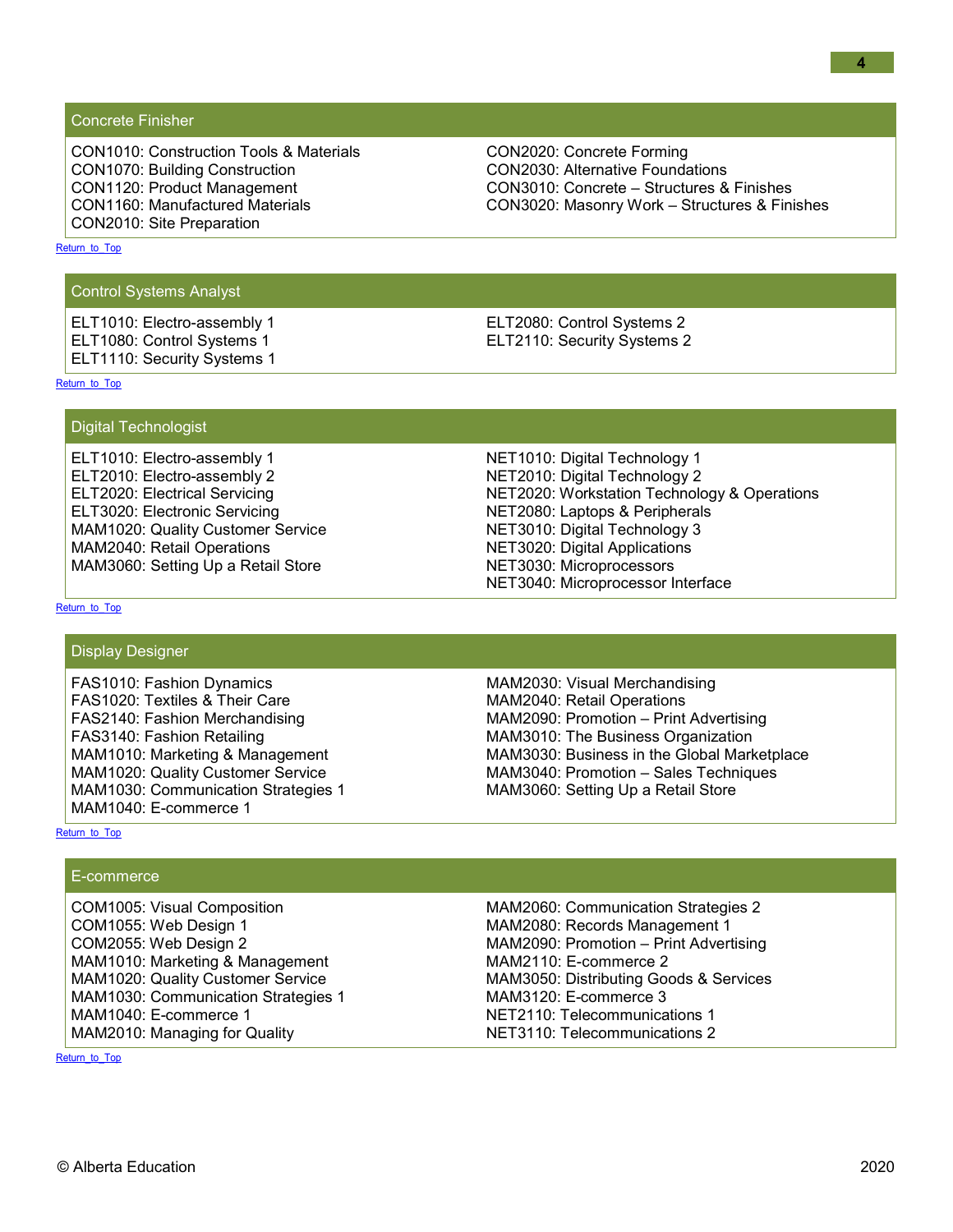[Return\\_to\\_Top](#page-0-0)

#### Entrepreneurship – Advanced

ENT1010: Challenge & Opportunity ENT1020: Elements of a Venture Plan ENT2010: Analyzing Ventures ENT2020: Financing Ventures ENT2030: Marketing the Venture ENT2040: Create the Venture ENT3010: Managing the Venture ENT3020: Expanding the Venture

FIN1015: Accounting Prep FIN1020: Accounting Cycle 1 FIN1030: Accounting Cycle 2 FIN2020: Retail Accounting 1 FIN2030: Retail Accounting 2 FIN3020: Management Accounting FIN3030: Capital Accounting

## <span id="page-4-0"></span>[Return\\_to\\_Top](#page-0-0)

#### Entrepreneurship – Basic

ENT1010: Challenge & Opportunity ENT1020: Elements of a Venture Plan ENT2010: Analyzing Ventures ENT2020: Financing Ventures

ENT2030: Marketing the Venture ENT2040: Create the Venture ENT3010: Managing the Venture ENT3020: Expanding the Venture

#### <span id="page-4-1"></span>[Return\\_to\\_Top](#page-0-0)

#### Fashion Designer

FAS1000: Fashion Illustration 1 FAS1010: Fashion Dynamics FAS1020: Textiles & Their Care FAS1030: Sewing Fundamentals FAS1130: Construction Fundamentals 1 FAS2000: Fashion Illustration 2 FAS2030: Computer-aided Pattern Design 1 FAS2040: Evolution of Fashion FAS2050: Flat Pattern 1

FAS2100: Sewing for Others FAS2130: Construction Fundamentals 2 FAS2140: Fashion Merchandising FAS3000: Fashion Illustration 3 FAS3020: Computer-aided Pattern Design 2 FAS3040: Contemporary Tailoring FAS3050: Flat Pattern 2 FAS3060: Couture FAS3150: Draping

<span id="page-4-2"></span>[Return\\_to\\_Top](#page-0-0)

#### Fashion Marketing

FAS1010: Fashion Dynamics FAS1020: Textiles & Their Care FAS2140: Fashion Merchandising FAS3140: Fashion Retailing INF1070: Digital Presentation MAM1010: Marketing & Management

#### <span id="page-4-3"></span>[Return\\_to\\_Top](#page-0-0)

#### Green Building Design and Construction

| <b>CON1010: Construction Tools &amp; Materials</b> |
|----------------------------------------------------|
| <b>CON1070: Building Construction</b>              |
| CON2010: Site Preparation                          |
| CON2020: Concrete Forming                          |
| <b>CON2030: Alternative Foundations</b>            |
| CON2035: Framing Systems - Floor                   |
| CON2045: Framing Systems - Wall                    |
| CON2050: Roof Structures 1                         |
| CON2060: Doors, Windows & Siding                   |
| CON2070: Electrical Systems                        |
| CON2080: Plumbing Systems                          |
| CON2090: Climate Control Systems                   |
| CON3080: Energy-efficient Housing                  |
|                                                    |

CON3090: Renovations/Restorations CTR1010: Job Preparation DES1020: The Design Process DES1050: CAD 1 DES2055: CAD 2 DES3095: Architectural Design DES3125: Interior Design DES3135: Landscape Design ENS1020: Fostering Stewardship ENS1040: Living with the Environment ENS2210: Sustainable Building Design & Construction ENS2220: Energy Conservation Principles ENS3220: Energy Conservation Applications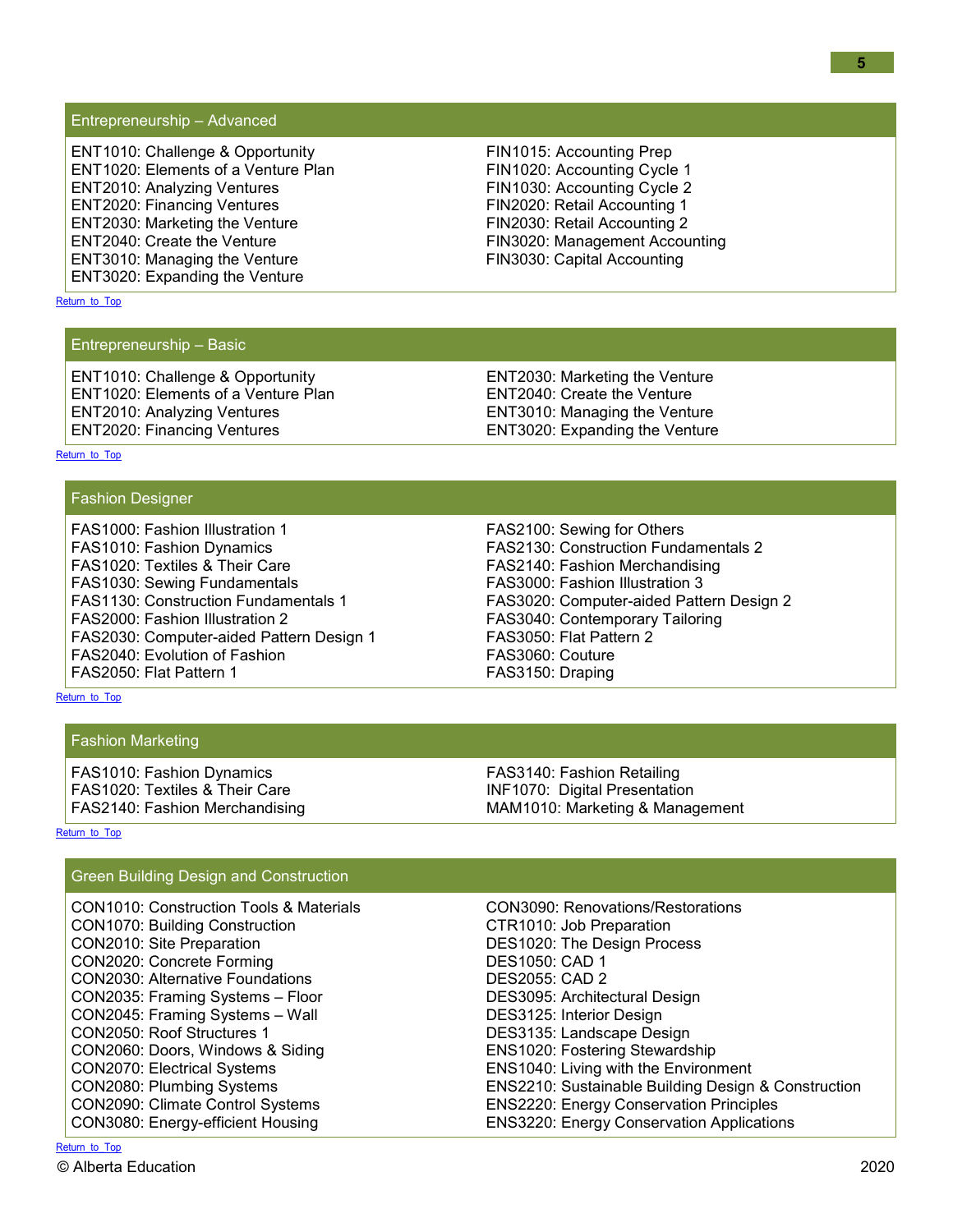#### <span id="page-5-0"></span>Home Inspector

CON1010: Construction Tools & Materials CON1070: Building Construction CON2020: Concrete Forming CON2030: Alternative Foundations CON2035: Framing Systems – Floor CON2045: Framing Systems – Wall CON2050: Roof Structures 1 CON2060: Doors, Windows & Siding CON2070: Electrical Systems

CON2080: Plumbing Systems CON2090: Climate Control Systems CON3010: Concrete – Structures & Finishes CON3020: Masonry Work – Structures & Finishes CON3050: Roof Structures 2 CON3080: Energy-efficient Housing CON3105: Commercial Structures CON3210: Framing Systems – Advanced

#### <span id="page-5-1"></span>[Return\\_to\\_Top](#page-0-0)

#### Internet Computing

COM1005: Visual Composition COM1055: Web Design 1 COM2055: Web Design 2 COM3085: Content Management Systems CSE1010: Computer Science 1 CSE1110: Structured Programming 1 CSE1120: Structured Programming 2 CSE1210: Client-side Scripting 1

CSE1220: Client-side Scripting 2 CSE2110: Procedural Programming 1 CSE2120: Data Structures 1 CSE2210: Client-side Scripting 3 CSE3210: Server-side Scripting 1 INF3010: Hardware & Software Analysis NET2110: Telecommunications 1 NET3110: Telecommunications 2

<span id="page-5-2"></span>[Return\\_to\\_Top](#page-0-0)

#### **Machinist**

FAB1010: Fabrication Tools & Materials FAB1130: Principles of Machining FAB1160: Production Systems FAB2130: Precision Turning 1 FAB2140: Precision Milling 1 FAB2150: CNC Turning

FAB2160: Custom Fabrication FAB3130: Precision Turning 2 FAB3140: Precision Milling 2 FAB3150: CNC Milling FAB3160: Prefabrication Principles

#### <span id="page-5-3"></span>[Return\\_to\\_Top](#page-0-0)

| Management |
|------------|
|            |

<span id="page-5-4"></span>FIN1015: Accounting Prep FIN1020: Accounting Cycle 1 FIN1030: Accounting Cycle 2 FIN2020: Retail Accounting 1 FIN2030: Retail Accounting 2 FIN3020: Management Accounting FIN3040: Financial Statements FIN3060: Financial Analysis

FIN3070: Financial Planning INF3080: Project Management Tools MAM1010: Marketing & Management MAM2010: Managing for Quality MAM3010: The Business Organization MAM3020: Business in the Canadian Economy MAM3030: Business in the Global Marketplace TOU3060: Destination Management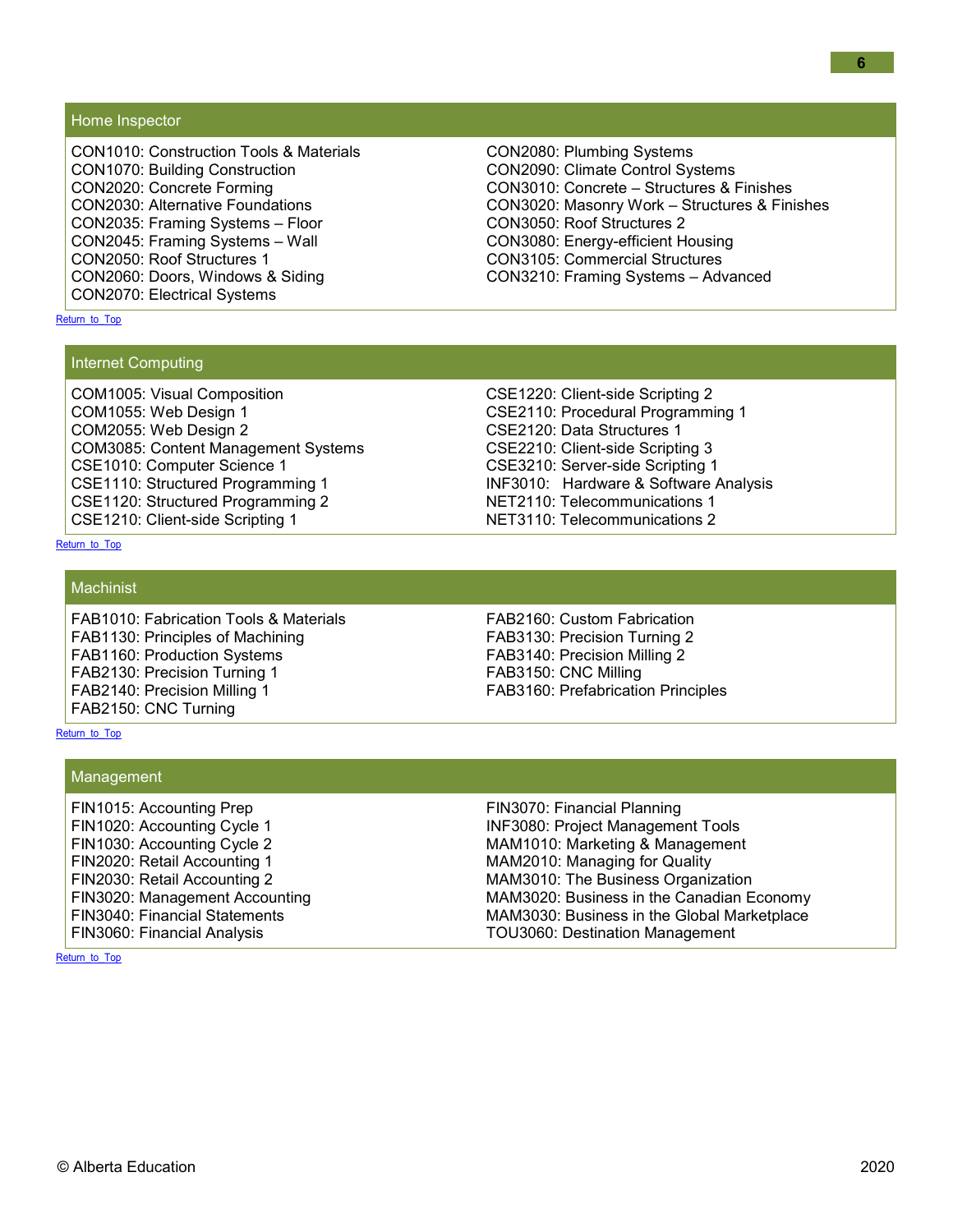Mechanic – Introduction

MEC1015: Mechanics Tools & Materials MEC1040: Engine Fundamentals MEC1090: Electrical Fundamentals MEC2030: Lubrication & Cooling MEC2040: Fuel & Exhaust Systems MEC2060: Ignition Systems MEC2070: Emission Controls

MEC3030: Engine Diagnosis MEC3040: Engine Tune-up MEC3050: Engine Replacement MEC3060: Engine Reconditioning – Head MEC3070: Engine Reconditioning – Block MEC3090: Computer Systems MEC3110: Climate Control

<span id="page-6-0"></span>[Return\\_to\\_Top](#page-0-0)

#### Metal Die Casting

FAB1010: Fabrication Tools & Materials FAB1090: Sheet Fabrication 1 FAB1120: Foundry – One-piece Pattern FAB2120: Foundry – Split Pattern FAB3120: Foundry – Core Moulding

[Return\\_to\\_Top](#page-0-0)

#### <span id="page-6-1"></span>Microprocessor Design & Programming

CSE1010: Computer Science 1 CSE1110: Structured Programming 1 CSE1120: Structured Programming 2 CSE2010: Computer Science 2 CSE2110: Procedural Programming 1 CSE3010: Computer Science 3 ELT1050: Electronic Power Supply 1

NET1010: Digital Technology 1 NET2010: Digital Technology 2 NET2020: Workstation Technology & Operations NET3010: Digital Technology 3 NET3020: Digital Applications NET3030: Microprocessors NET3040: Microprocessor Interface

<span id="page-6-2"></span>[Return\\_to\\_Top](#page-0-0)

#### Outdoor Guide

| CTR1010: Job Preparation                               | ТC |
|--------------------------------------------------------|----|
| <b>ENS1040: Living with the Environment</b>            | ТC |
| <b>ENS2040: Environmental Health &amp; Safety</b>      | W١ |
| HCS2020: First Aid/CPR with AED                        | W١ |
| HSS1020: Nutrition & Wellness                          | W١ |
| HSS1030: Communication Skills for Health Professionals | W١ |
| HSS1100: Nature & Wellness                             | WI |
| REC2010: Nutrition for Recreation Activities & Sport   | WI |
| REC2060: Leadership in Recreation & Sport              | WI |
| TOU1010: The Tourism Sector                            | WI |
| TOU1120: Adventure & Ecotourism 1                      |    |
|                                                        |    |

OU2120: Adventure & Ecotourism 2 OU3120: Adventure & Ecotourism 3 LD1060: Wilderness Navigation LD1090: Boating Safety LD1100: Outdoor Cooking Theory LD1130: Outdoor Survival Skills LD2100: Outdoor Cooking Practice LD2130: Outdoor Excursion LD3130: Outdoor Leadership LD3140: Introduction to Guiding

<span id="page-6-3"></span>[Return\\_to\\_Top](#page-0-0)

Photojournalist

<span id="page-6-4"></span>COM1005: Visual Composition COM1015: Media COM1205: Photography – Introduction COM1215: Photography – Exposure COM2015: Media Impact

COM2025: Electronic Layout & Publishing 1 COM2205: Photography – Composition COM2215: Photography – Communication COM3025: Electronic Layout & Publishing 2 COM3215: Photography – Photojournalism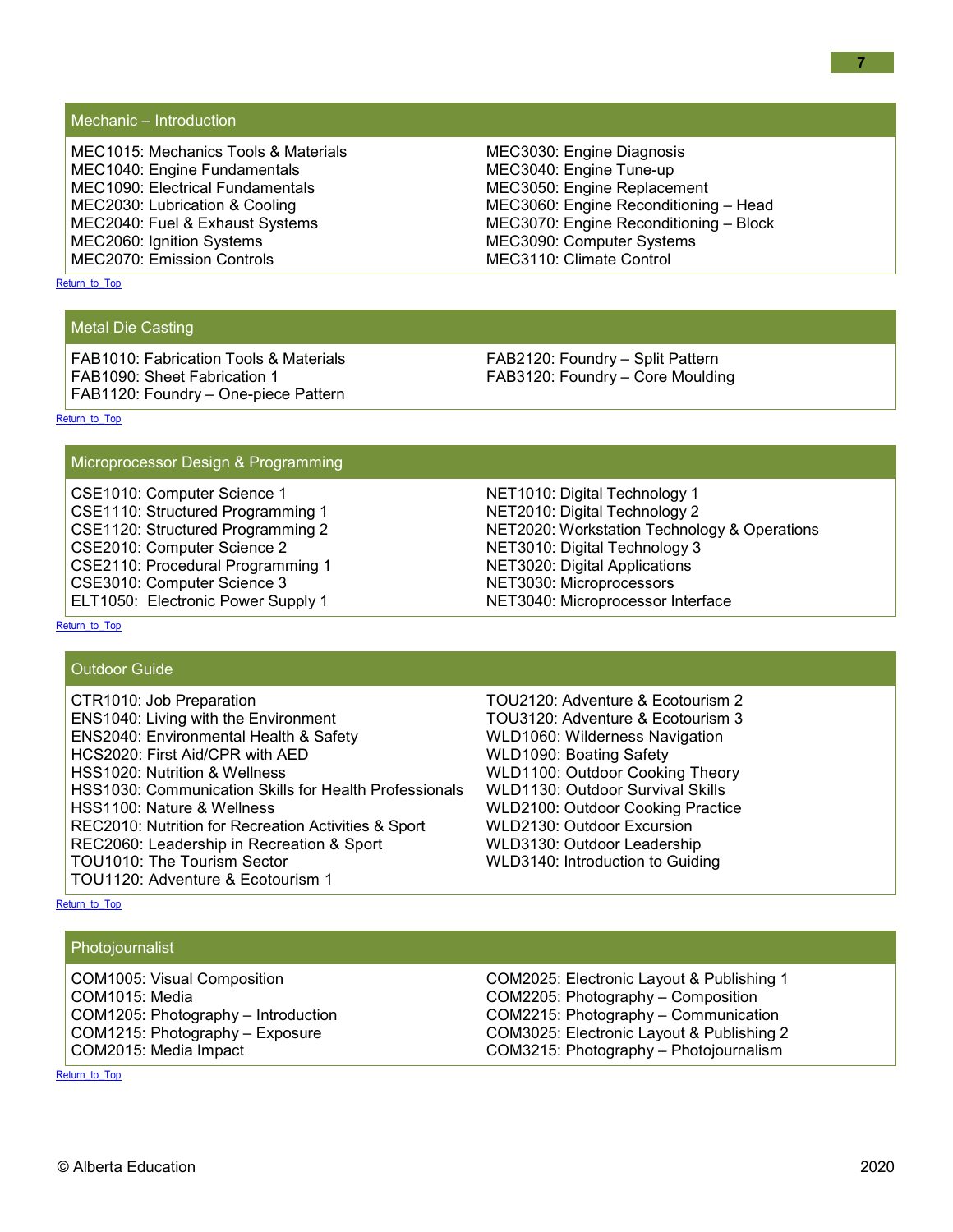#### Podcaster

COM1005: Visual Composition COM1105: Audio/Video

COM2115: AV Production 1 COM3135: Audio Techniques

<span id="page-7-0"></span>[Return\\_to\\_Top](#page-0-0)

Power Systems

ELT1010: Electro-assembly 1 ELT1030: Conversion & Distribution ELT1050: Electronic Power Supply 1 ELT2030: Branch Circuit Wiring

ELT2050: Electronic Power Supply 2 ELT3030: Power Systems & Services ELT3040: Generation/Transformation

<span id="page-7-1"></span>[Return\\_to\\_Top](#page-0-0)

Print Services

COM1005: Visual Composition COM1015: Media COM1025: Typography COM1165: Printing 1

COM2165: Printing 2 COM2285: Com Tech Client Services 1 COM3285: Com Tech Client Services 2

#### <span id="page-7-2"></span>[Return\\_to\\_Top](#page-0-0)

#### Residential Framer

CON1010: Construction Tools & Materials CON1070: Building Construction CON1120: Product Management CON1160: Manufactured Materials CON2035: Framing Systems – Floor CON2045: Framing Systems – Wall

CON2050: Roof Structures 1 CON2060: Doors, Windows & Siding CON3040: Stair Construction CON3050: Roof Structures 2 CON3110: Site Management CON3210: Framing Systems – Advanced

<span id="page-7-3"></span>[Return\\_to\\_Top](#page-0-0)

#### Resource Management

<span id="page-7-4"></span>ENS1020: Fostering Stewardship ENS1030: Consumerism ENS1110: Natural Resources ENS1115: Resource Management ENS2030: Ecological Economics ENS2140: By-product Management ENS3030: The Green Economy FIN1015: Accounting Prep FIN1020: Accounting Cycle 1 FIN1030: Accounting Cycle 2 FIN2020: Retail Accounting 1 FIN2030: Retail Accounting 2

FIN3040: Financial Statements FIN3050: Small Business Taxation FIN3060: Financial Analysis FIN3070: Financial Planning INF3080: Project Management Tools MAM1010: Marketing & Management MAM2010: Managing for Quality MAM2040: Retail Operations MAM2130: Energy & Resources Supply & Distribution MAM3140: Energy & Resources Market Basics & Trends MAM3150: The Forest Marketplace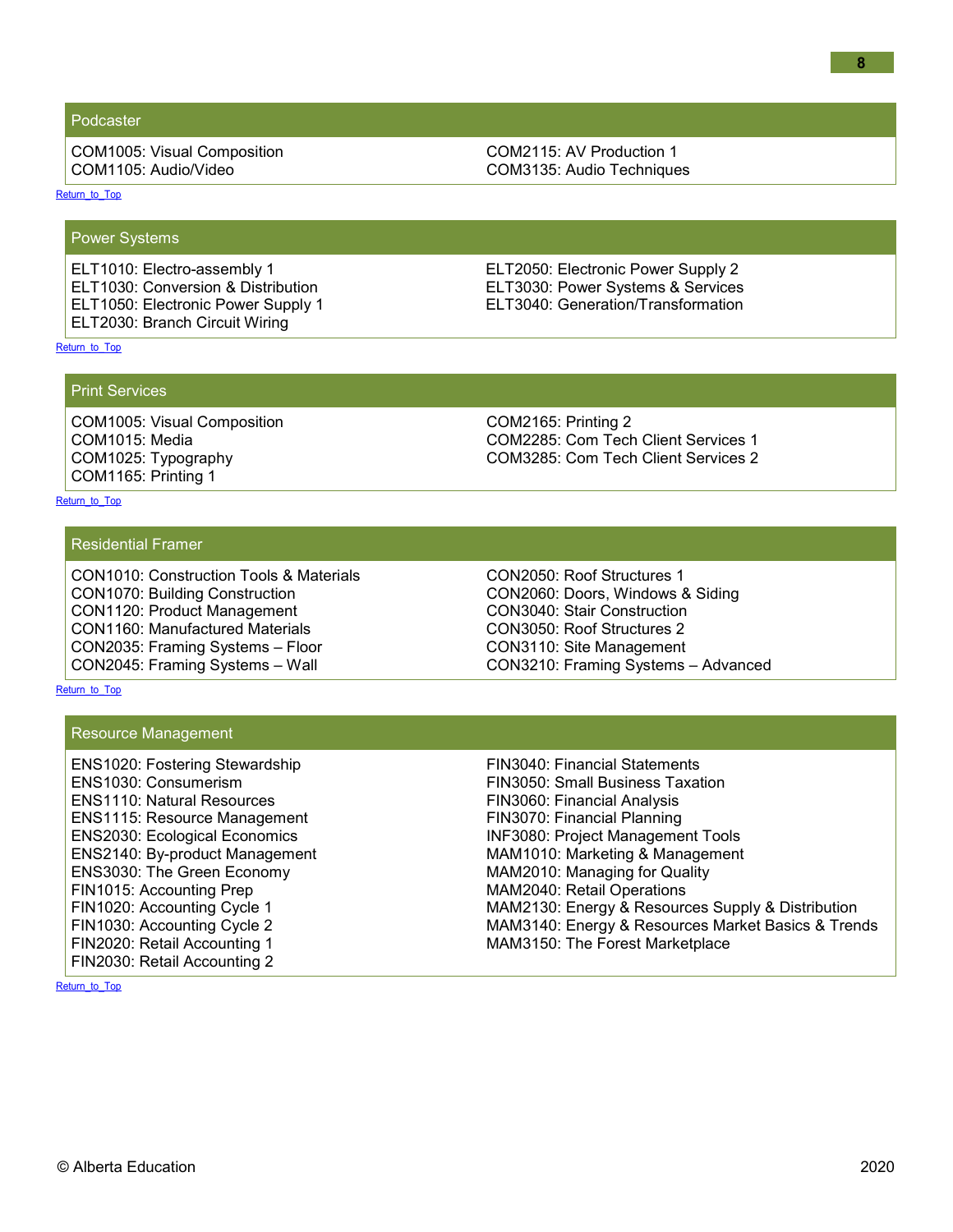#### Retail Management

FIN1015: Accounting Prep FIN1020: Accounting Cycle 1 FIN1030: Accounting Cycle 2 FIN2020: Retail Accounting 1 FIN2030: Retail Accounting 2 FIN2070: Payroll Accounting MAM1010: Marketing & Management MAM1020: Quality Customer Service

<span id="page-8-0"></span>[Return\\_to\\_Top](#page-0-0)

#### **Robotics**

CSE1010: Computer Science 1 CSE1110: Structured Programming 1 CSE1120: Structured Programming 2 CSE1240: Robotics Programming 1 CSE2110: Procedural Programming 1 CSE2240: Robotics Programming 2 CSE3240: Robotics Programming 3 ELT1130: Robotics 1

#### <span id="page-8-1"></span>[Return\\_to\\_Top](#page-0-0)

Theatre Costume Designer

FAS1010: Fashion Dynamics FAS1020: Textiles & Their Care FAS1030: Sewing Fundamentals FAS1050: Redesign, Recycle & Restore FAS1130: Construction Fundamentals 1 FAS2030: Computer-aided Pattern Design 1 FAS2040: Evolution of Fashion

<span id="page-8-2"></span>[Return\\_to\\_Top](#page-0-0)

**Tinsmith** 

FAB1010: Fabrication Tools & Materials FAB1090: Sheet Fabrication 1 FAB2020: Print Reading FAB2090: Sheet Fabrication 2

FAB2100: Sheet Fabrication 3 FAB3090: Sheet Fabrication 4 FAB3110: Sheet Fabrication 5

<span id="page-8-3"></span>[Return\\_to\\_Top](#page-0-0)

<span id="page-8-4"></span>[Return\\_to\\_Top](#page-0-0)

#### Vehicle Service & Care

MEC1015: Mechanics Tools & Materials MEC1020: Vehicle Service & Care MEC1090: Electrical Fundamentals MEC2010: Vehicle Detailing

MEC3020: Vehicle Value Appraisal

FAS2050: Flat Pattern 1 FAS2090: Specialty Fabrics 1 FAS2130: Construction Fundamentals 2 FAS3020: Computer-aided Pattern Design 2 FAS3050: Flat Pattern 2 FAS3080: Cultural Fashions FAS3150: Draping

ELT3150: Robotics 3 ELT3180: Robotics Vision Systems ELT3190: Robotics Kinematics & Behaviour ELT3200: Robotics Artificial Intelligence

MAM2010: Managing for Quality MAM2030: Visual Merchandising MAM2040: Retail Operations MAM2080: Records Management 1 MAM2090: Promotion – Print Advertising MAM3040: Promotion – Sales Techniques MAM3060: Setting Up a Retail Store

ELT2140: Robotics 2

ELT2160: Robotics Sensor 1 ELT2170: Robotics Sensor 2

## MEC2020: Vehicle Maintenance MEC3010: Buying & Selling Vehicles